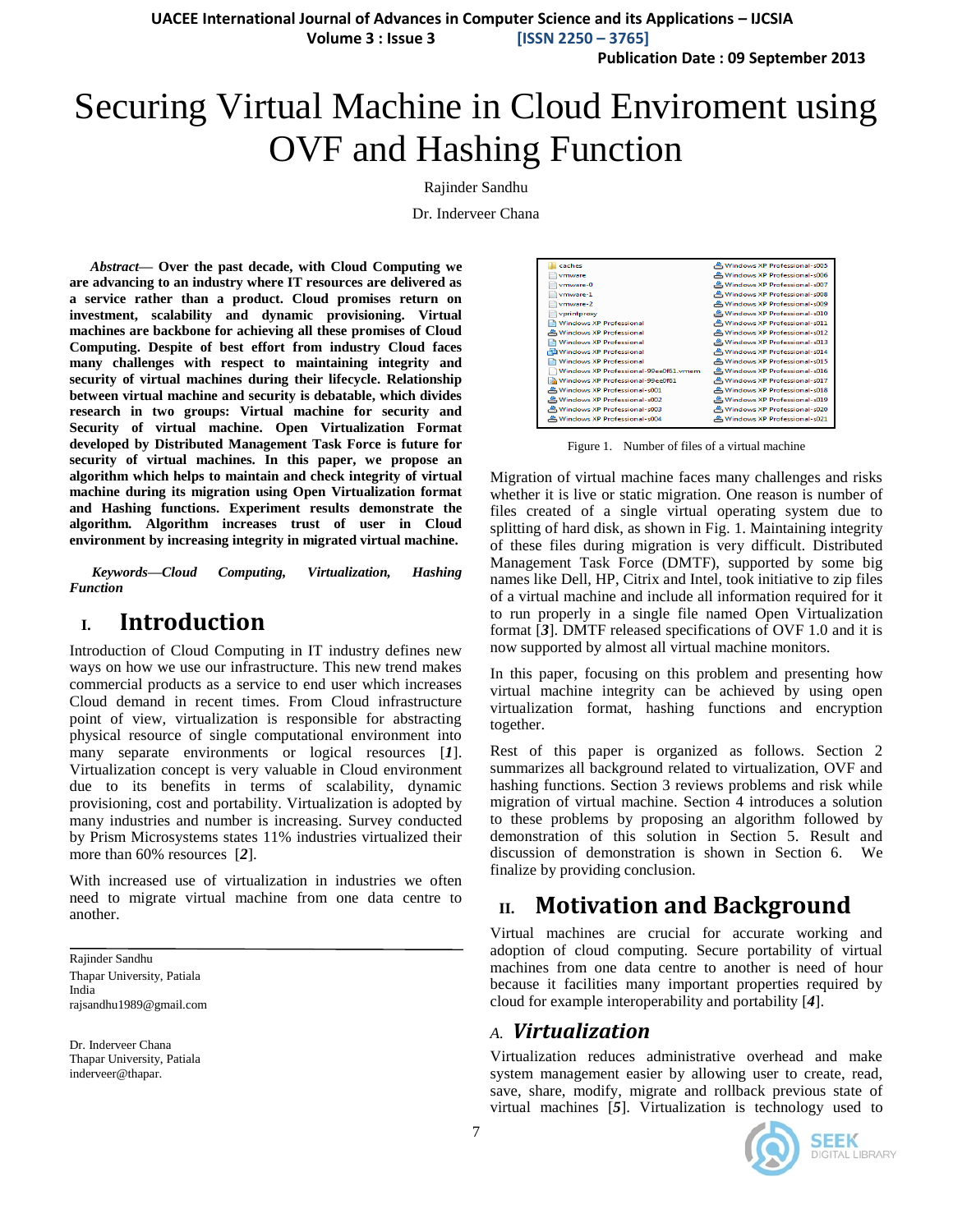**Publication Date : 09 September 2013**

create logical IT resources from physical resources. These resources can be computation power, storage, operating system or network. Each logical view is an independent working environment known as virtual environment or virtual machine (VM). A virtual machine is an identical replica of operating system running on logical resources rather than physical resources. Virtual machines are created by use of hypervisor or virtual machine monitor (VMM). Hypervisor provides two basic characteristics. First, Virtual operating system is identical to original operating system. Second, hypervisor has complete control of physical resources. Hypervisor are of two types: Type 1 (Bare metal) and Type 2 (hosted). Both type of hypervisor are shown in Fig. 2.

### *B. Open Virtualization Format*

Open virtualization format is a hypervisor neutral, efficient, extensible and open specification for packaging and distribution of virtual machines in the form of virtual appliances [*[3](#page-4-2)*].

OVF creates a single directory for multiple files of a virtual machine along with that a XML file called as OVF descriptor is also attached. It contains information about hardware requirements, network description, information about operating system, list of virtual drives, and reference to other files, as shown in Fig. 4.Virtual appliance can be composed of one or more virtual machines. It is developed by DMTF and it is adopted by ANSI and ISO/IEC [*[6](#page-4-5)*]. OVF 1.0 only supports Packaging, distribution and installation, as shown in Fig. 3, but more support will be provided in coming versions [*[7](#page-4-6)*].

### *C. Hashing Function*

Hashing functions are used in computer science from very long period. Many developers used these hash functions as a black box with magic properties for cryptographic schemes with specific security requirements [*[8](#page-4-7)*]. MD4, SHA-1 are examples of hashing functions. Different hashing functions are shown in Table 1.

# **III. Migration Issues**

In this section, the risk and problems during migration of a virtual machine has been discussed.

Security of virtual machine is very critical because it contains enterprise/user sensitive data and configuration settings [*[9](#page-4-8)*].



Figure 2. Type of hypervisors



Figure 3. OVF 1.0 Support in Virtual Machine Lifecycle

| Name            | <b>Block</b><br>Size<br>(bits) | Word<br>Size<br>(bits) | Output Size<br>(bits) |
|-----------------|--------------------------------|------------------------|-----------------------|
| MD4             | 512                            | 32                     | 128                   |
| MD <sub>5</sub> | 512                            | 32                     | 128                   |
| $SHA-0$         | 512                            | 32                     | 160                   |
| $SHA-1$         | 512                            | 32                     | 160                   |
| <b>SHA-224</b>  | 512                            | 32                     | 224                   |
| SHA-256         | 512                            | 32                     | 256                   |
| <b>SHA-384</b>  | 1024                           | 64                     | 384                   |
| SHA-512         | 1024                           | 64                     | 512                   |

TABLE I. Different Hash Functions

Some of security issues during migration of virtual machine are as follows:

- **Confidentiality:** It is very important in cloud as data is on third party infrastructure and every virtual machine contains device drivers for network, sound, display, private data and configuration files of user which are under attack while migration of virtual machine over a network.
- **Integrity: I**ntegrity of data refers to concept that whether data is changed or not by accident or deliberately. In cloud environment, during migration content of virtual machine can be changed by security attack or any network problem. This changed virtual machine may not run as desired on data centre where it is migrated or it may contain virus which can effect whole data centre.

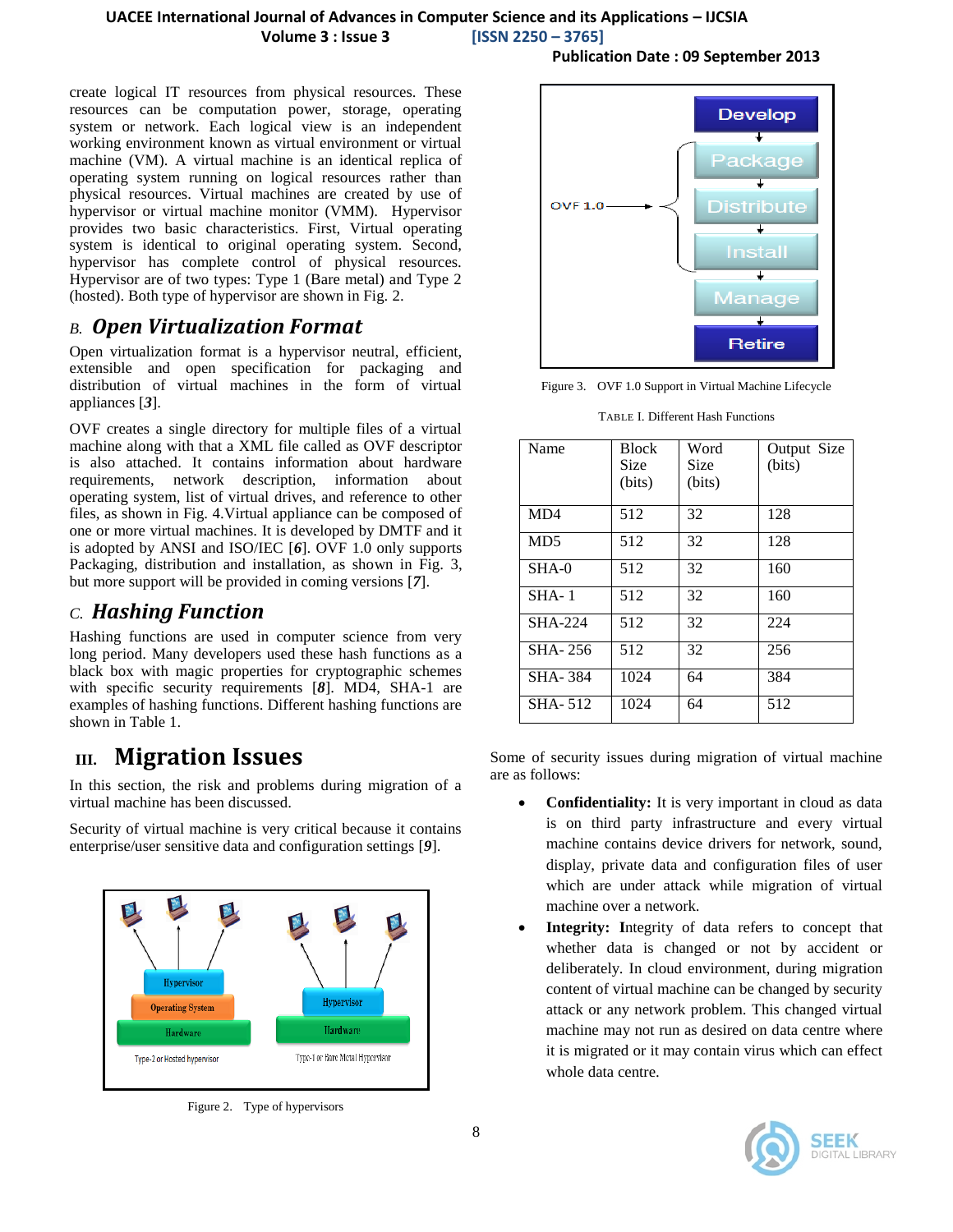**Publication Date : 09 September 2013**

 **Availability:** A resource not accessible during required time is as bad as none at all. In cloud environment, due to above issues, Confidentiality & Integrity, availability of virtual machine decreases from as desired to much low level. So, users became very reluctant to migrate the virtual machine which increases monopoly and hurt cloud environment in a large version.

In the next section, we propose an algorithm which solves these issues using OVF and hash functions.

# **IV. Proposed Solution**

### *A. Algorithm*

**Algorithm 1:** Packing Virtual Machine

*Step-1:* Suspend the running virtual machine.

*Step-2:* Consolidate all hard disk files of virtual machine using ovftool.

*Step-3:* Store hash function of above files in a text file.

*Step-4:* Pack the virtual machine using ovftool. Now virtual machine is converted into .ovf file and a volume disk.

*Step-5:* Calculate hash checksum of ovf file and volume disk and store it in file where another checksum are stored.

*Step-6:* Encrypt the hash function containing text file using any encryption algorithm.

*Step-7:* Migrate the virtual machine.

Above stated algorithm shows all steps for packaging virtual machine and attaining hashing functions of different files used for checking integrity of virtual machine. Calculation of hash checksum can be done using any hashing function such as MD5 or SHA-1. Algorithm 2 shows steps for unpacking virtual machine after migration.

**Algorithm 2:** Unpacking Virtual machine

*Step-1:* De-encrypt the text file containing all hash functions.

*Step-2:* If (checksum of ovf file and volume disk = checksum in text file)

Goto step-3

else

Integrity of ovf file is lost resend it.

*Step-3:* Unpack the file using ovftool.

*Step-4:* for  $(i = file)$ 

if (checksum file[i]=checksum stored)

goto step 5

else

integrity of file is lost resend it.

*Step-5:* Integrity of file is checked and it is completely secure and complete.

Above algorithms propose a way in which we can secure and maintain integrity of migrated virtual machines. Complete flow chart of proposed algorithm is shown in Fig. 5. (A) flowchart shows activities for packaging the virtual machine and (B) flowchart depicts activities to unpack the virtual machine after migration.

### *B. Security Section*

OVF use a standard based Xml descriptor file containing installation and configuration parameter for one or more virtual machine which can be deployed on any hypervisor such as VMware, Microsoft, Citrix or others. Descriptors XML file is capable of managing and troubleshoots VMs.

In addition to algorithm, we propose to include security descriptor in XML file of OVF. This security field will help ovftool to automatically check the checksum by providing information about files and algorithm used for hashing on those files. Sample OVF descriptor format is shown in Fig. 4.

As shown in Fig. 4, there is Network, Disk and Reference field in OVF descriptor file. The proposed OVF security descriptor is shown below:

#### **[-](file:///C:/Users/Rajinder/Desktop/sas.xml)** <SecuritySection>

- <!-- Describes meta-information about files on which hashing function is used and which hash function is used -->

<Info>Describes the set of hash function and files</Info>

<Security ovf:SecurityID="**hash1**" ovf:SecurityRef="**file 1.vmx**" ovf:function="**MD5**" ovf:capacity="**2766**" />

| <security< th=""><th>ovf:SecurityID="hash3"</th></security<> | ovf:SecurityID="hash3" |
|--------------------------------------------------------------|------------------------|
| ovf:SecurityRef="file2.vmdk"                                 | ovf:function="SHA-1"   |
| ovf:capacity="2139947" />                                    |                        |

 $\leq$ Encryption ovf:file= "encrypt.txt" ovf:function= "DES"  $\geq$ 

</ SecuritySection >

| <references></references>                                                                                                                                                                                                                                                                                                                                         |
|-------------------------------------------------------------------------------------------------------------------------------------------------------------------------------------------------------------------------------------------------------------------------------------------------------------------------------------------------------------------|
| <file ovf:href="vmdisk1.vmdk" ovf:id="file1" ovf:size="180114671"></file>                                                                                                                                                                                                                                                                                         |
|                                                                                                                                                                                                                                                                                                                                                                   |
| Describes meta-information for all virtual disks in the package</th></tr><tr><td><DiskSection></td></tr><tr><td><Info>Describes the set of virtual disks</Info></td></tr><tr><th><Disk ovf:diskId="vmdisk1" ovf:fileRef="file1" ovf:capacity="4294967296" /></th></tr><tr><td></DiskSection></td></tr><tr><td><!-- Describes all networks used in the package<br> |
| <networksection></networksection>                                                                                                                                                                                                                                                                                                                                 |
| <info>List of logical networks used in the package</info>                                                                                                                                                                                                                                                                                                         |
| - <network ovf:name="VM Network"></network>                                                                                                                                                                                                                                                                                                                       |
| <description>The network that the service will be available on</description>                                                                                                                                                                                                                                                                                      |
|                                                                                                                                                                                                                                                                                                                                                                   |
|                                                                                                                                                                                                                                                                                                                                                                   |

Figure 4. Sample OVF descriptor file format

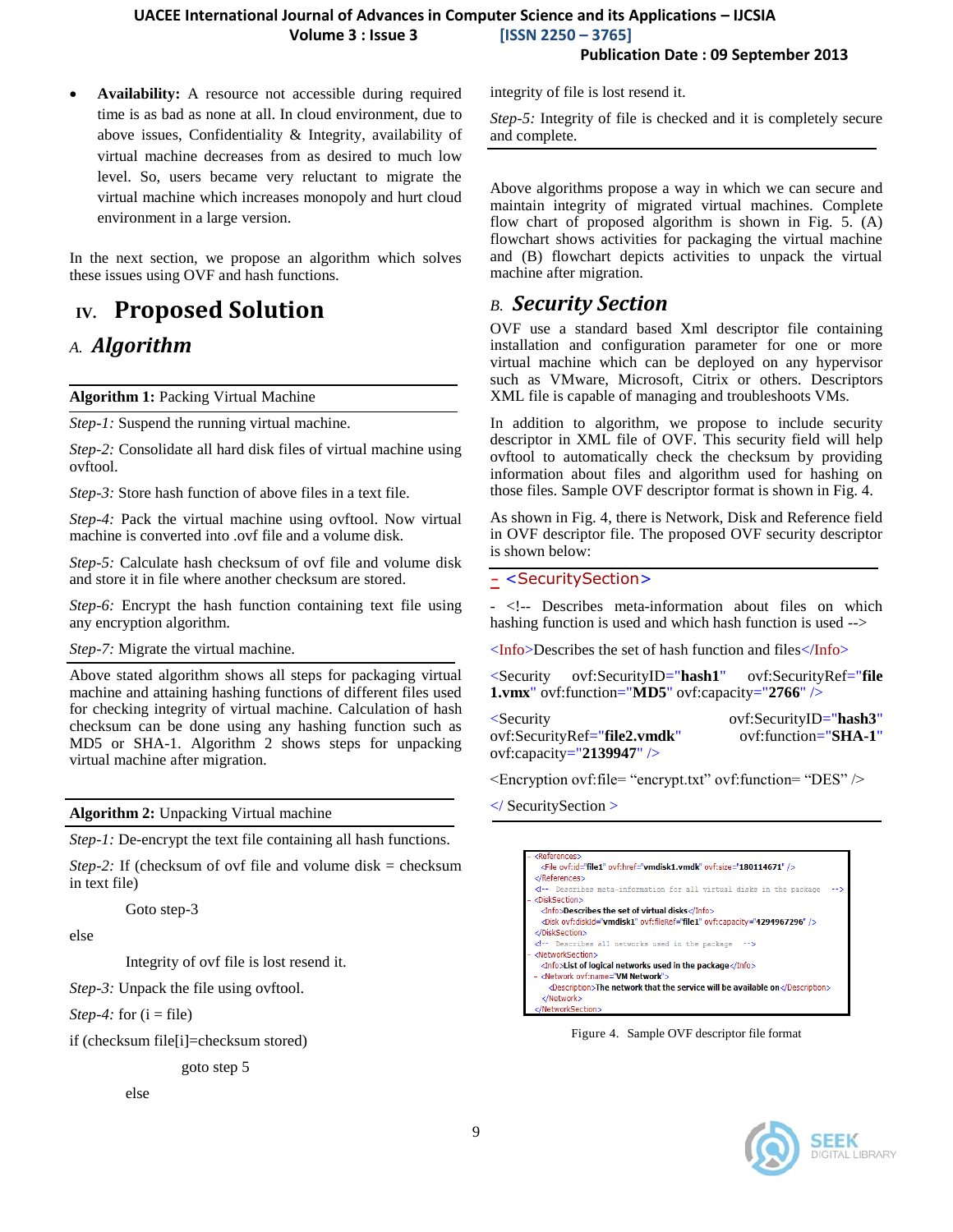

Figure 5. Proposed Algorihtm Flowchart

In the security section, two xml fields named Security and Encryption are added. Security has sub fields SecurityID, SecurityRef, function and Capacity. Encryption filed has file and function sub fields. Table II describes about these fields.

It makes virtual machine more secure because we can use multiple hashing techniques on single file also. All hash function values are stored in a text file. Encrypt text file and send over network along with OVF file. Next section shows a complete demonstration of above proposed algorithm.

### **I. Demonstration**

This section demonstrates the proposed algorithm. For demonstration Type-2 (Hosted) hypervisor has been used.

**(i)** Firstly, created a virtual machine of Ubuntu 12.04 LTS on vmware workstation 8.0. Fig. 6 below shows different files created when virtual machine is created.

**(ii)** Suspend the virtual machine.

**(iii)** Consolidate the hard disk drives into one using ovftool. All hard disk files are joined and became a single file as shown in Fig. 7.

**(iv)** We calculate hash function of 2 files shown in Figure 7:

- ubun.vmx
- ubun-disk1.vmdk

**(v)** These checksums are stored in a text file whose content are shown in Fig. 8.

**(vi)** Then convert virtual machine to OVF file using ovftool in command prompt as shown in Fig. 9. Content of ovf file are shown in Fig. 10.

**(vii)** Calculated the checksum of ovf file and store in text file where previous hash values were stored.

|  | TABLE II SECURITY SECTION FIELDS |  |  |
|--|----------------------------------|--|--|
|--|----------------------------------|--|--|

**Publication Date : 09 September 2013**

| Main<br>Field | <b>Sub Field</b> | <b>Description</b>                                                                             |
|---------------|------------------|------------------------------------------------------------------------------------------------|
|               | SecurityID       | It provides different<br>identification for files<br>so that they can be<br>recognised easily. |
| Security      | SecurityRef      | It tells name of file<br>upon which hash<br>function is used.                                  |
|               | Function         | It tells about the<br>function used for<br>hashing foe example<br>MD5, SHA-1.                  |
|               | Capacity         | It gives size of file.                                                                         |
| Encryption    | File             | It provides name of text<br>file where all hash<br>functions are stored.                       |
|               | Function         | It states algorithm used<br>for encryption of<br>content of text file.                         |

**(viii)** Send ovf to another server where vmware workstation is already installed.

**(ix)** At another server, we calculated hash function of ovf file. As shown in Table II, it is same so integrity of ovf file is maintained.

**(x)** OVF is unpacked using ovftool.

**(xi)** Hash functions are applied to files after unpacking ovf file, shown in Table III.

**(xii)** As all hash function values are same integrity of virtual machine is stored.

| Ubuntu          | 은 Ubuntu-s005   |
|-----------------|-----------------|
| <b>Ubuntu</b>   | 은 Ubuntu-s006   |
| <b>Ubuntu</b>   | 은 Ubuntu-s007   |
| Ha Ubuntu       | 은 Ubuntu-s008   |
| <b>Ubuntu</b>   | 은 Ubuntu-s009   |
| 은 Ubuntu-s001   | 은 Ubuntu-s010   |
| $B$ Ubuntu-s002 | $B$ Ubuntu-s011 |
| 은 Ubuntu-s003   | vmware          |
| Ubuntu-s004     | vprintproxy     |
|                 |                 |

Figure 6. No. of files in created virtual machine

| 图ubun        | 26-03-2013 22:38 | VMware virtual machine configuration | 2 KB         |
|--------------|------------------|--------------------------------------|--------------|
| & ubun-disk1 | 26-03-2013 22:38 | VMware virtual disk file             | 28,85,568 KB |

Figure 7. Consolidated Virtual Machine File

ubun.vmx: C3D4CEDB4279A07B03CF9527AA9F662A7C58ACA9 ubun-disk1.vmdk: 08CDFF8AD78D7279995EDF95E1DF4C57ASF87DA

Figure 8. Content of file containing hash values